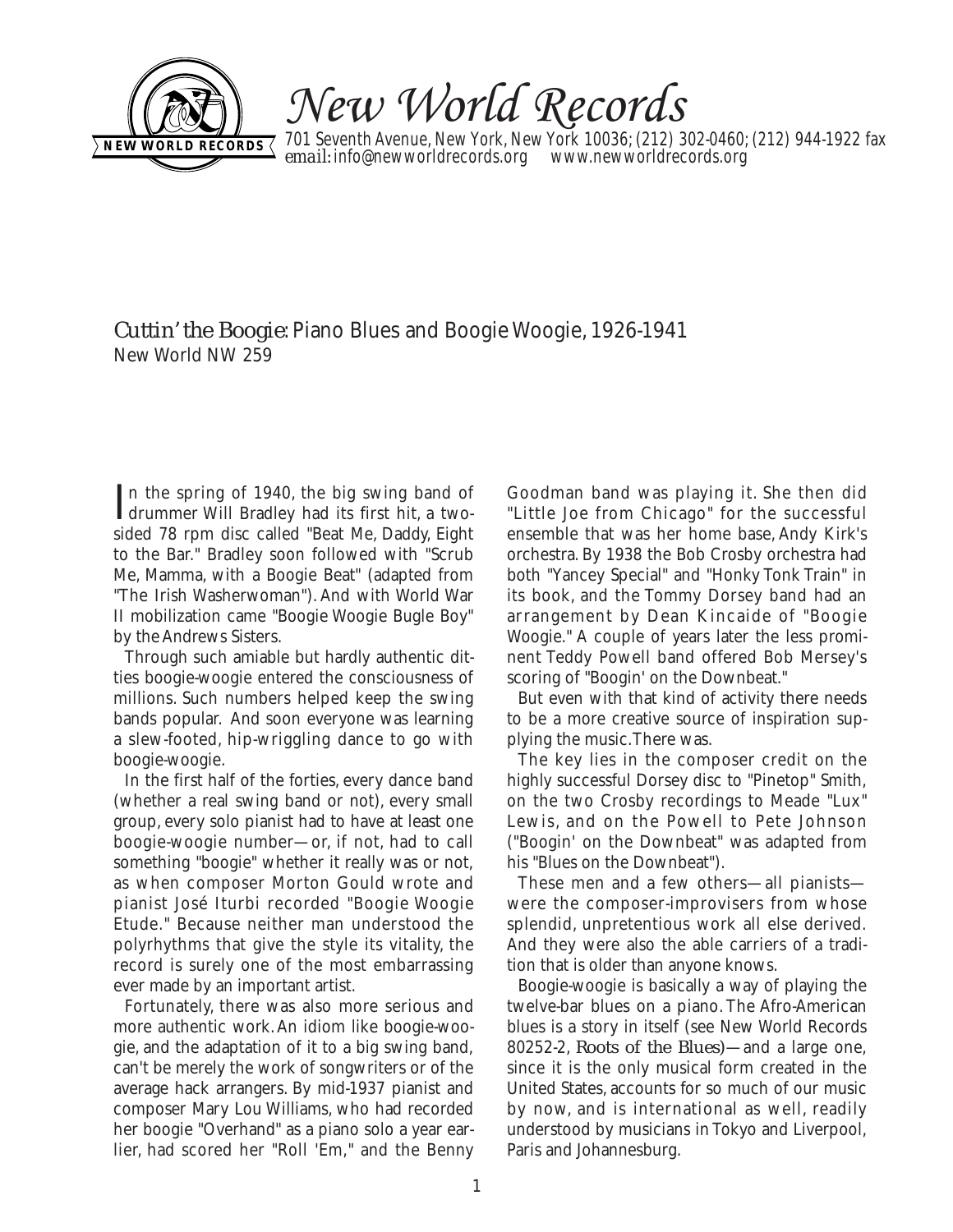Boogie-woogie is a highly percussive style in which the left hand plays a sustained bass figure, usually of one or two measures, usually with eight beats to the bar. Over that continuous pattern the right hand improvises percussive figures that interplay in fascinating and varied polyrhythmic, polymetric patterns. The right hand basically "thinks" in 4/4, however, with all four beats usually given equal value, and a drummer accompanying a boogie pianist would ordinarily play in four, not eight.

Most white Americans fail to grasp that blues playing can be an ordinary fact of Afro-American life. The ability to ad-lib on a simple blues is an everyday pleasure to many blacks, about as remarkable as being able to knock off "Humoresque" would be to an average white housewife who had been given some piano lessons in her girlhood. Many a white folklorist, recording director, or jazz and blues enthusiast for whom an elementary blues ability is still something exotic has elevated the amateur over the professional bluesman, sometimes without knowing the difference.

Just as we don't know where the blues came from, or when, we don't know where boogie-woogie came from, or when. It is often said that ragtime developed as a somewhat middle-class and European-oriented music because it takes a piano to play ragtime, and it takes money to buy a piano. True, but it also takes a piano to play boogie-woogie, and boogie-woogie is obviously less European in its orientation than ragtime.

Boogie-woogie seems to have been a midwestern style, heard early in urban and rural Texas, Oklahoma, and Missouri in barrooms and mining camps, honky-tonks and lumber camps. Indeed, according to Jelly Roll Morton's reminiscences recorded for the Library of Congress, a boogie-woogielike piano blues style had already been heard in New Orleans by the turn of the century.

By the time the boogie-woogie idiom got recorded it was already relatively sure and well defined under the hands of its best players. One of the first to record in the style, or something near it, was Fletcher Henderson, who used an intermittent walking bass (a technique that also appears briefly in some ragtime pieces) in his 1923 "Chimes Blues," as did one Clay Custer in "The Rocks" the same year. (Hear the first selection on this album for the best explanation of the term "walking bass.") But Henderson had destinies other than blues piano—the development of the big band and the foundation of the swing era itself. Custer dropped into obscurity.

We do know about James Blythe and his associ-

ates, however, and around him and them developed what came to be nineteen-thirties boogiewoogie. In 1916, when he was about fifteen, Blythe moved from Louisville to Chicago, which later became a center for the piano blues and its recording. Blythe was a kind of house pianist at Paramount Records, leading little blues groups of various sizes and instrumentations, working with singers, and recording a few piano solos of his own. At night in the bars around the South Side and at rent parties his piano associates included two younger Chicagoans, Meade "Lux" Lewis and Albert Ammons; a somewhat older player, Jimmy Yancey; Clarence "Pinetop" Smith, from Alabama; Hersal Thomas, from Texas; "Cripple" Clarence Lofton; and J. H."Mr. Freddie" Shayne.

Blythe,Thomas, and Shayne were the professional players. Yancey and Lofton were gifted semipros. Lewis and Ammons were the strong younger professionals-to-be who were to help carry the music into its widespread public revival. Smith would have, too, had he not been killed at twenty-five by a stray bullet, an innocent bystander at someone else's fight.

By the thirties Lewis and Ammons had been joined by a pianist from Kansas City, Pete Johnson, and for a while by Johnson's Kansas City associate, the masterful blues singer Joe Turner.

Lewis had recorded "Honky Tonk Train" for Paramount in 1927, and John Hammond, the jazz entrepreneur and record producer, eventually heard it. Given the opportunity to make some jazz records for Parlophone, a British firm (the American labels weren't recording enough jazz for Parlophone's markets), Hammond found Lewis working in a carwash and had him rerecord the piece in 1935. He then encouraged Benny Goodman to invite Lewis, Ammons, and Johnson to guest on Goodman's radio broadcasts. As the Boogie-Woogie Trio they had long stays at a Greenwich Village nightclub with a slightly ironic name, Café Society, and at Chicago's Hotel Sherman. They made records. An affluent, nightclubbing middle class was discovering the real thing, which most of the buyers of the Will Bradley "Beat Me, Daddy" probably never got around to hearing.

The boogie-woogie craze had its day, and that day was largely over by the early fifties. But what about the style? In the rhythm and blues and rock 'n' roll of the fifties and sixties (see New World Records NW 261, *Straighten Up and Fly Right: Rhythm and Blues),* boogie bass lines were everywhere, particularly the bass you'll hear here on "Yancey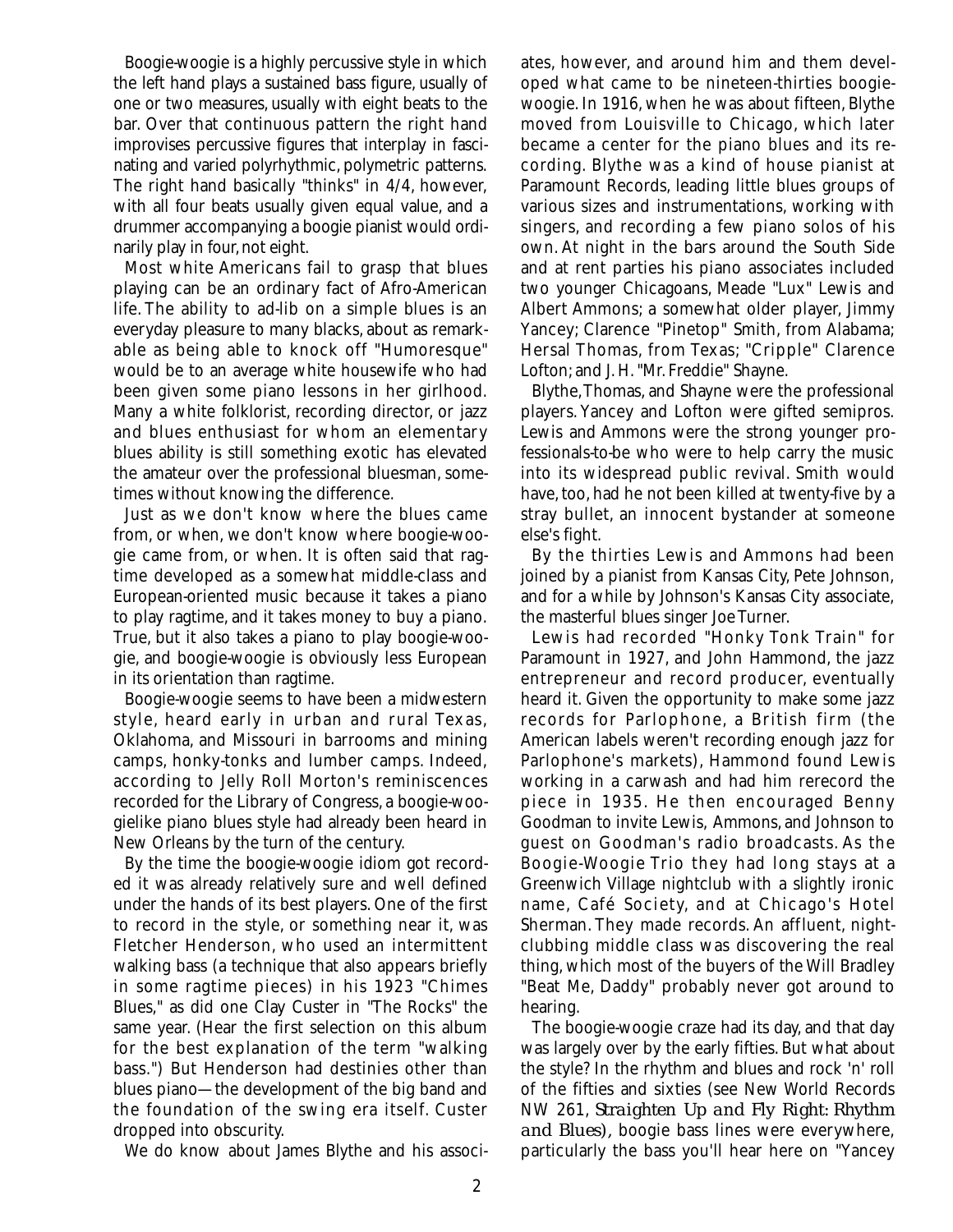Special." Indeed, in the mid-sixties a pianist named Roy Meriweather had a hit with something called "Cow Cow Boogaloo," an almost note-for-note rendering of a twenties boogie record of Charles "Cow Cow" Davenport. (For a 1929 performance by Davenport see New World Records NW 235, *Maple Leaf Rag: Ragtime in Rural America.)*

Devices stemming directly or indirectly from boogie-woogie still permeate rock and pop music. In one popular survival, to our country-and-western bands "playing a boogie" means laying down a traditional boogie-woogie bass line, usually on guitar or bass guitar and usually under a twelve-bar blues.

In their forties work, Lewis and Johnson particularly went on to develop some innovative techniques that unfortunately could not be included in this album. In Lewis' five-minute "Bass on Top," for example, his walking-bass left hand moves up the keyboard through his treble figures and back again. Johnson's breakneck "Holler Stomp" has a bass line

in a kind of half-walk and in its virtuoso middle choruses abandons the ordinarily percussive character of boogie for a flowing eight-measure line. Johnson's fine slow blues, "You Don't Know My Mind," should also be mentioned, and Ammons' delightful extended rendering of Hersal Thomas' "Suitcase Blues."

One word of caution: Music like this, which works within very limited stylistic means, creates difficulties for LP programming. Three-minute performances, eight selections at a time, may make listening problems if the album is just put on the turntable and let go. Better perhaps to take the music in small doses at first, maybe one pianist at a time. Then the commendable variety that each of these players achieved within this limited form and style will become even more of a revelation and delight.

Martin Williams *is Director of the Jazz Program at the Smithsonian Institution. He has written a number of books on jazz, and produces the Smithsonian Collection of jazz and musical comedy.*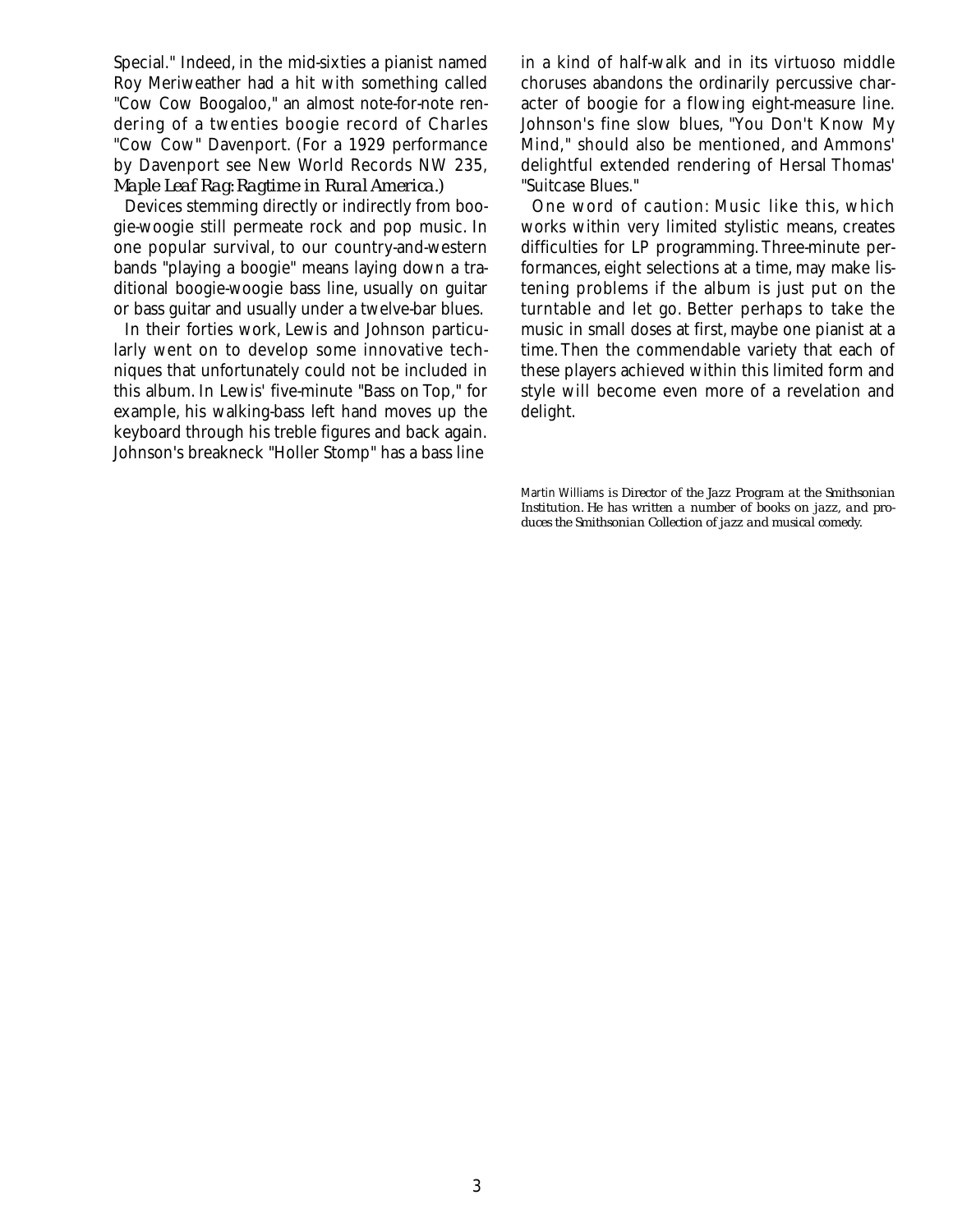**Side One**

# **Band 1**

*Chicago Stomp* (Jimmy Blythe)

Jimmy Blythe, piano. *Recorded April, 1924, in Chicago. Originally issued on Paramount 12207 (mx # 1750-1).*

Blythe's musical leadership among Chicago piano bluesmen will be obvious to anyone familiar with the later work of Ammons and Lewis. In this piece and "Armour Avenue Struggle" (which can be heard on Milestone MLP-2018), he spelled out his importance clearly on his first solo recordings.

"Chicago Stomp" is deceptive, for what starts out as an apparently regular walking bass is varied so often and enunciated so differently (compare the first chorus with the second, for example) that simply following Blythe's left hand can become interesting in itself. But one's recognition of Blythe's obvious musicianship should not obscure the appreciation of the sprightly spontaneous character of his playing.

# **Band 2**

## *Mr. Freddie Blues*

(J. H. Shayne) Jimmy Blythe, piano. *Recorded c. May, 1926, in Chicago. Originally issued on Paramount 12370 (mx # 1026).*

Blythe's treatment of Shayne's blues is intermittently a boogiewoogie performance and a straight blues without the boogie bass line. It is very easy for a performer to lose momentum and fullness using that approach, particularly at moments when the boogie bass is dropped. But Blythe (unlike some later players who tried the idea—hear Pete Johnson's "Pete's Mixture" on Decca DL-9226, for example)

does not.

Shayne's piece is basically a one-chorus idea, and part of the interest here comes from following the variations through which Blythe explores that idea thematically.

## **Band 3**

## *Suitcase Blues*

(Hersal Thomas)

Hersal Thomas, piano.*Recorded c. February 22, 1925, in Chicago. Originally issued on Okeh 8227 (mx # 8958-A).*

Thomas' blues probably should not be called true boogie-woogie. It offers two basic chorus ideas. One is played over a simple, heavy blues bass of four even accents.The other is played over growling, rumbling slides an idea that in itself might entitle a player to some kind of immortality. Thomas, a piano prodigy in his childhood, died from poisoning while in his teens and soon after his few recordings were made.

# **Band 4**

## *Pinetop's Boogie Woogie*

(Clarence "Pinetop" Smith) Clarence "Pinetop" Smith, piano with talking. *Recorded December 29, 1928, in Chicago. Originally issued on Vocalion 1245 (mx # C2726-A).*

This is the piece that gave the style its name and became one of its most imitated and influential recordings.

The title seems almost an accident: in an alternate take, Smith, in his running instructions to listeners, dancers, and the "gal with the red dress on," calls it "Pinetop's Truck." "Truck" (which later gave its name to the thirties dance) is a southernism for "mess" or "stuff" or "to-do," a kind of modest, mocking self-disparagement, utterly serious under the surface, and very appropriate to the ironic emotional language of the blues.

As Paul Oliver has suggested, the term "boogie-woogie" may well have derived from "boogerrooger, a party or celebration, and in the early thirties "pitchin' boogie" did come to mean throwing a party. But one characteristic of any slang vernacular is that the meaning and currency of its expressions are in constant flux.

Pinetop's piece, with its three basic chorus ideas (one of them actually a simple vamp) and its tantalizingly easy two-bar break ("Hold it now! Stop!"), is a gem of composition and performance. Its effectiveness clearly centers around the compelling buoyancy of Smith's touch and the crystal clarity of his articulation in each hand.

## **Band 5**

## *Jump Steady Blues*

(Clarence "Pinetop" Smith) Clarence "Pinetop" Smith, piano. *Recorded January 15, 1929, in Chicago. Originally issued on Vocalion 1298 (mx # C-2799-B).*

This is Smith's only true solo performance.

In the early twenties it was common to call all boogie-woogie bass figures "rocks," but gradually the term began to be applied to the kind of one-measure figure heard in the previous piece to differentiate it from the two-measure walking bass heard here. Yet Smith's walking bass, rather like Blythe's in "Chicago Stomp," is resolved at the end of each chorus along with his treble.Again, one of his treble ideas is basically a timekeeping, offbeat vamp, but notice how differently it is articulated here. And again, Pinetop's clarity and easy touch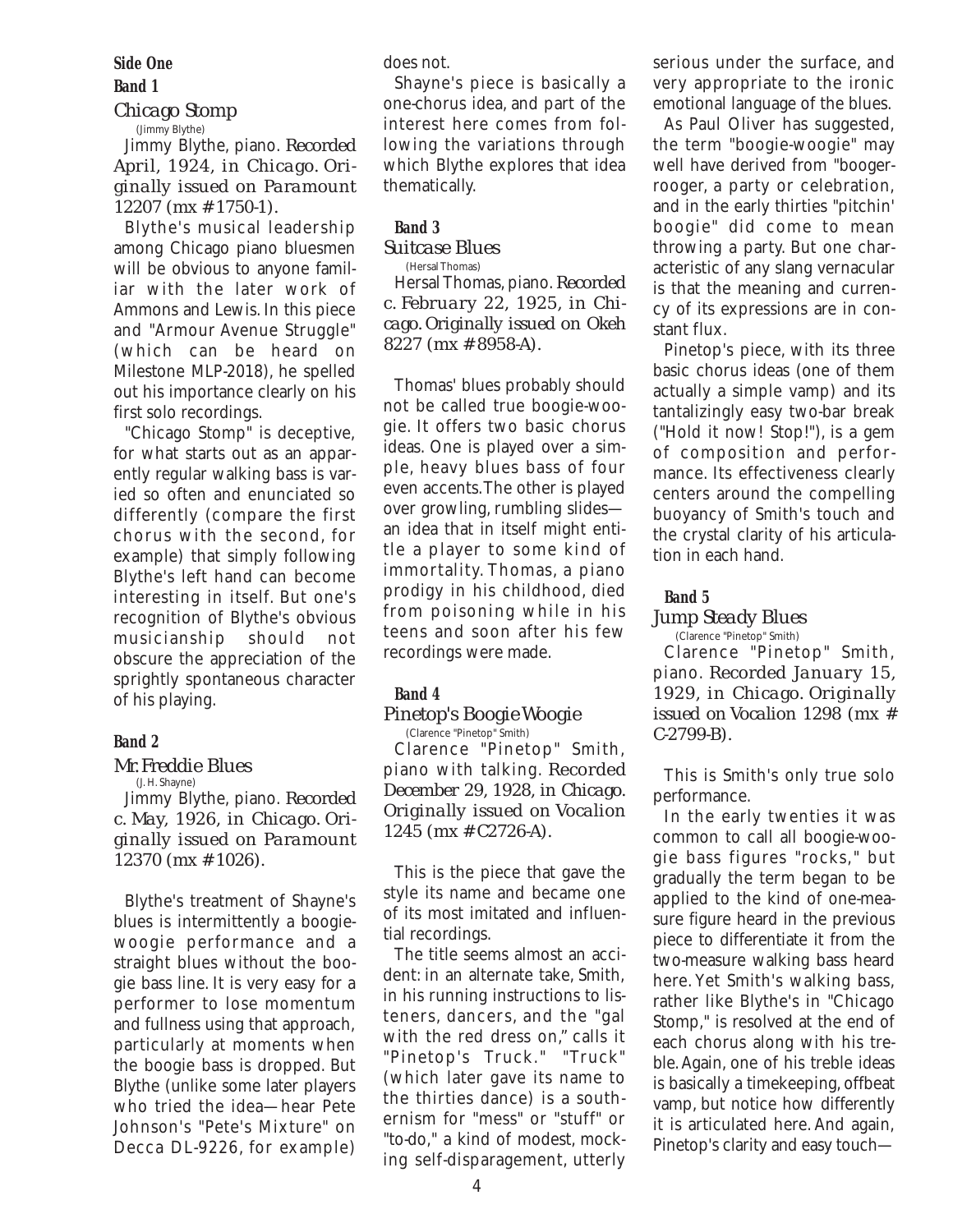the despair of all his imitators—is the central virtue around which all the others gather.

A short verbal introduction and ending in which Pinetop converses with another man about his intention to rehearse for a record date has here been eliminated.

## **Band 6**

#### *Honky Tonk Train* (Meade "Lux" Lewis)

Meade "Lux" Lewis, piano. *Recorded November 21, 1935, in Chicago. Originally issued on Parlophone R-2187 (mx # 90469-A).*

This was Lewis' second (and least-known) version of his masterpiece in the long-standing tradition of the descriptive "train blues." In his essay in *Jazzmen,* William Russell wrote of it that

Lewis' ideas seem unlimited; in developing them he always gives an unexpected twist to the melody. A new technical idea is used for each chorus; one composed of high tremolos and repeated chords is followed by a variation based on light glissandi, and that in turn by one strongly rhythmic, with heavy bass figures for contrast. Dynamic variety and cross-rhythms have been employed to a much greater extent by Meade Lux than by any other pianist. From the drive and complexity of rhythm one might imagine that the *Honky Tonk Train Blues* was played by two pianists. . . . The recurring bass figure does not suggest monotony or lack of invention, but holds the listener. In common with other self-taught pianists of this school, Meade Lux does not use the damper or any other pedal, except to strike with his foot for the percussive effect.

Incidentally, the striking doubletime "train-crossing-the-trestle" effect in the sixth chorus proved too difficult for most pianists who undertook "Honky Tonk Train" in the thirties and forties,

and they omitted it.

Once he was established with his public, Lewis tended to feel boxed in by the boogie-woogie style and by this piece.Although self-taught, he was a skillful pianist and wanted to play things other than blues. (On one of his thirties records he performs "I'm in the Mood for Love" on celeste.) He lamentably responded to nightly requests for "Honky Tonk Train" by performing it faster and faster over the years.

As Russell points out, two ways Lewis gives interest to "Honky Tonk Train" are by using only the white keys in his bass line, although the piece is in G, and avoiding the tonic until the end. That ending, by the way, does not here employ the resolving tremolo that appears in all his other recorded versions.

## **Band 7**

## *Yancey Special*

(Meade "Lux" Lewis)

Meade "Lux" Lewis, piano. *Recorded January 11, 1936, in Chicago. Originally issued on Decca 819 (mx #90561-A).*

Lewis' direct debt to Yancey first showed up on his 1930 recordings as accompanist to singer George Hannah in "Freakish Blues" (which can be heard on Milestone MLP-2018). Here the debt is heard in a fully developed statement (but, as William Russell observed in *Jazzmen,* an almost sedate one), with that quality of compositional completeness that Lewis so often gave his extemporizations. The bass figure can be found in Yancey, of course, but, so far as I have been able to discover, *without* the octave that Lewis gives it.As in "Honky Tonk Train" (and in many other boogie-woogie pieces), Lewis tends to end each chorus with a version of the same four measures. But notice

the opening: with no introduction, he offers eight measures of bass, unexpectedly ending the chorus with two hands playing the identifying four measures. And notice also the bass's relationship to several of the treble motives he introduces.

## **Band 8**

## *Mr. Freddie Blues*

(J. H. Shayne)

Meade "Lux" Lewis, piano. *Recorded January 11, 1936, in Chicago. Originally issued on Brunswick 02176 (mx # 90564-A).*

Lewis' treatment of the Shayne blues is both similar to and in striking contrast to Blythe's. Lewis plays in sustained boogie style throughout, and although he uses the "Mr. Freddie" onechorus idea as the basis of much of what he does—it even determines his introduction—his treatment of it reaches further and is looser and more varied. A detailed comparison of the two versions might serve as a fascinating exposition of Lewis' contribution to the boogie-woogie idiom.

#### **Side Two**

#### **Band 1**

#### *Boogie Woogie Stomp* (Albert Ammons)

Albert Ammons and His Rhythm Kings: Albert Ammons, piano; Guy Kelly, trumpet; Dalbert Bright, clarinet and alto saxophone; Ike Perkins, guitar; Israel Crosby, bass; Jimmy Hoskins, drums. *Recorded February 13, 1936, in Chicago. Originally issued on Decca 749 (mx # 90567-A).*

Ammons' most personal performance is probably his "Shout for Joy" (which can be heard on Columbia KC-32708). But a great deal of his work offered a person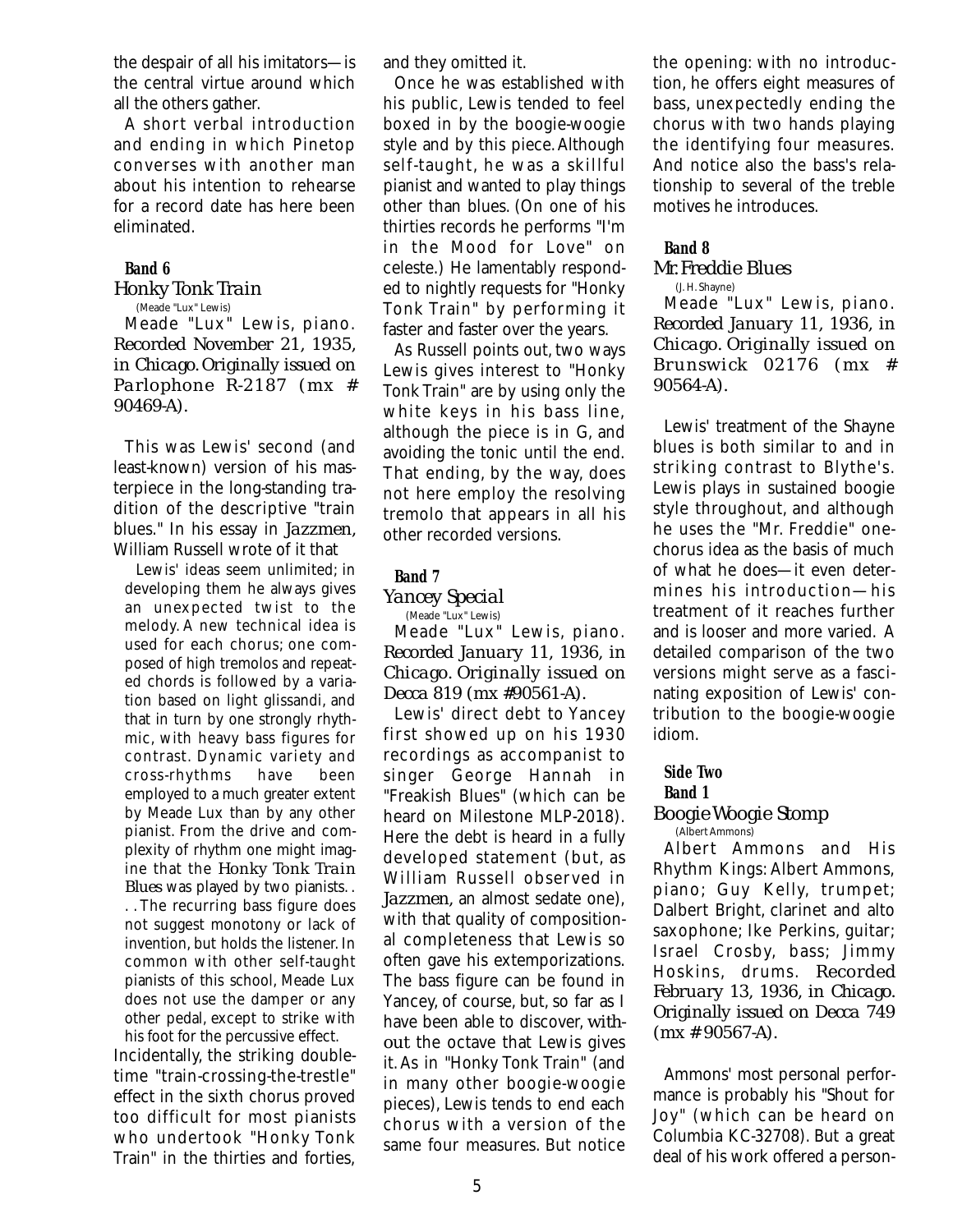al restatement and refinement of the music of earlier players.

As Ammons himself acknowledged, "Boogie Woogie Stomp" is clearly a reinterpretation of "Pinetop's Boogie Woogie." Ammons substitutes his own power and drive for Smith's buoyancy and delicacy, and the remarkable thing is that it works. In his later piano recordings of the piece,Ammons simply adapted the horn solos and riffs heard here to his keyboard.

#### **Band 2**

## *Bass Goin' Crazy*

#### (Albert Ammons)

Albert Ammons, piano. *Recorded April 8, 1939, in New York. Originally issued on Solo Art 12000 (mx # R-2092).*

In this performance Ammons pays tribute to such predecessors as Charles "Cow Cow" Davenport and "Cripple" Clarence Lofton. Those men (Lofton particularly) are sometimes said to have played boogie-woogie blues in a kind of intuitive free form in which a chorus of fourteen measures might be followed by one of eleven and a half. They also tended to play with clipped, ragtime-like accents, played eightto-the-bar patterns in both hands for long stretches, and switched bass figures with what seems near-abandon. Ammons has here patterned and regularized their ideas and made them swing in a piece with a spontaneity of its own, and with a bass that is a lot less "crazy" than it may seem at first.

## **Band 3**

#### *The Mellow Blues*  (Jimmy Yancey)

Jimmy Yancey, piano. *Recorded October 25, 1939, in Chicago. Originally issued on Victor 26591 (mx # 044011-1).*

Yancey had never recorded until 1939, and he was recorded then because of the tribute in Meade Lewis' title "Yancey Special" and the interest in him that it stimulated.

Jimmy Yancey defies all the rules. He was a rudimentary pianist in several senses, yet his work is rhythmically fascinating, and for most listeners he has the sensibilities and depth of a true artist. "The Mellow Blues," variations on a kind of broken Charleston rhythm, has a couple of howling mistakes (the end of the third chorus, for example). It is a two-part improvisation, with Yancey's bass line possibly even more spontaneously interesting than his treble. His overall pacing is commendable, and a very Pinetoplike calm chorus (the fifth) comes at precisely the right moment. As a youngster, Yancey had worked in vaudeville as a dancer, and surely the experience affected his pianoplaying style.

## **Band 4**

## *Tell 'Em About Me*

(Jimmy Yancey) Jimmy Yancey, piano. *Recorded October 25, 1939, in Chicago. Originally issued on Victor 26590 (mx # 044008-1).*

The title is from the blues verse "If you get to Chicago [or wherever], won't you tell 'em about me. The performance is the most lyrical of all Yancey's blues. In his essay "Boogie Woogie," William Russell considers it one of Yancey's earliest pieces and says, "Yancey's ability to hold his composition together and keep it moving and rocking with such sparseness of notes is astonishing."

To add further to the wonder-

ful contradictions that were Jimmy Yancey: in February, 1950, Henry Brown, born in Tennessee, raised in St. Louis, recorded "Deep Morgan" (which can be heard on Milestone MLP-2009) in a style similar to Yancey's.

If Yancey's similar abrupt endings to his performances puzzle the listener—well, it was the only ending he knew.

## **Band 5**

#### *Climbin' and Screamin'* (Pete Johnson)

Pete Johnson, piano. *Recorded April 16, 1939, in New York. Originally issued on Solo Art 12004 (mx # R-127).*

"Climbin' and Screamin'" is the best of several solo versions Johnson recorded of his obviously favorite piece, the one he also used as the basis of his famous duo performance with singer Joe Turner, "Roll 'Em, Pete" (see New World Records NW 261, *Straighten Up and Fly Right: Rhythm and Blues;* also see Selected Discography). Johnson probably had more swing than any other boogie man with the possible exception of Smith, and that swing was undoubtedly the result of his musical upbringing in Kansas City. His work has the triplet feel, derived from Louis Armstrong's jazz innovations, that is shared by the best players from that city's musical maturity, up through Charlie Parker. Johnson directly influenced such fifties funky players as Horace Silver, Ray Bryant, and Junior Mance.And as pianist Nat Pierce has remarked, to keep up this kind of momentum the forearm and wrist have to be rigid but loose at the same time, a quality probably more evident in Johnson's work than in that of any other pianist in this collection. Johnson was a master at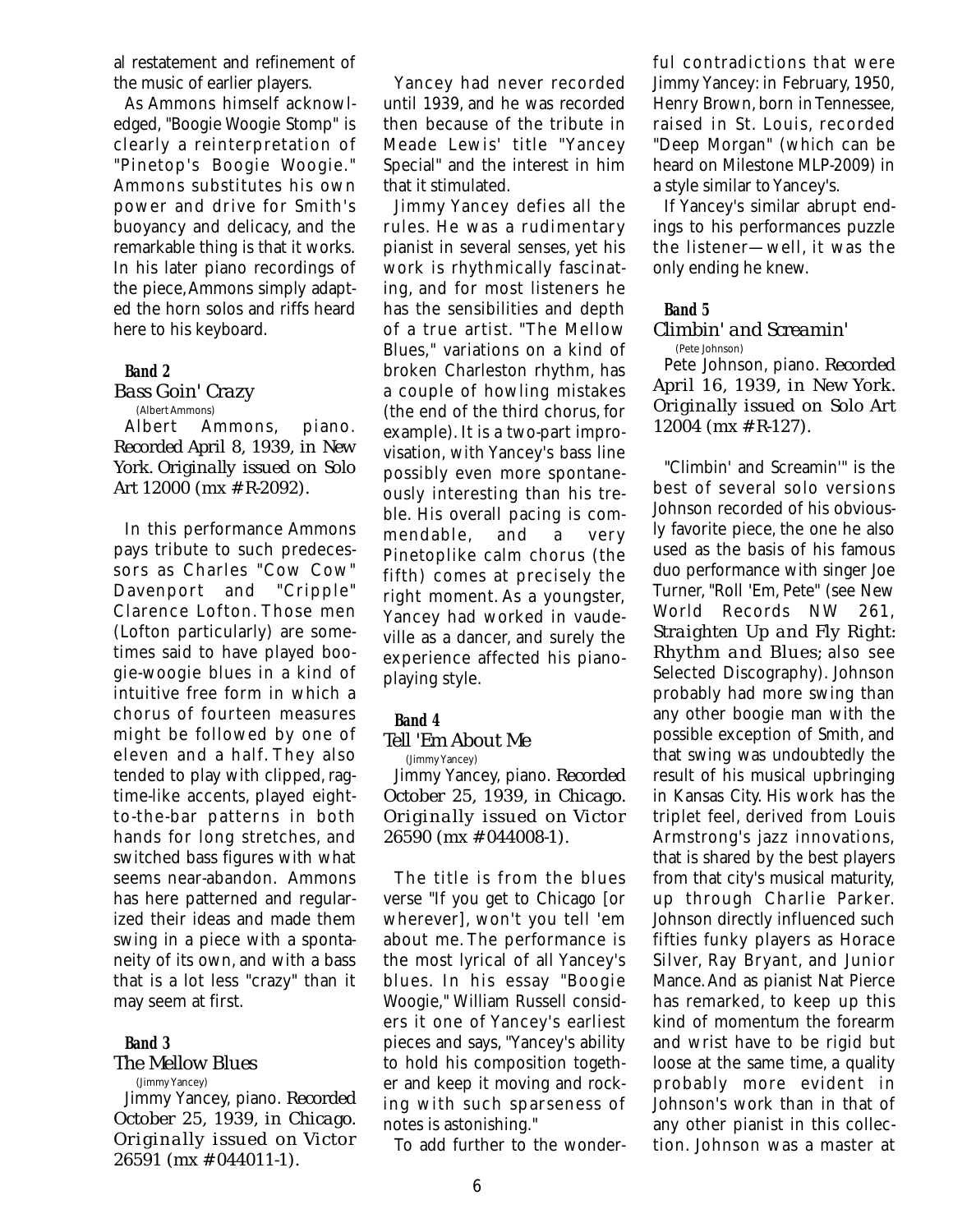building up his right-hand effects with short percussive one- or two-measure riffs, but he could also connect these ideas into flowing phrases of several measures, as his opening choruses here ably demonstrate.

## **Band 6**

#### *Blues on the Downbeat* (Pete Johnson)

Pete Johnson, piano. *Recorded August 23, 1940, in New York. Originally issued on Decca 3384 (mx # 68004-A).*

This piece, in one of Johnson's strongest and most polished recordings, uses his secondfavorite bass figure. His mid-performance break, in which he tantalizingly drops and then resumes his bass, is handled with such originality and is such a fine example of suspension, tension, and release that it is a pity he did not use the device more often. Johnson also seems to use the familiar pattern of concluding each chorus with the same four-measure ending, but here there are hidden variants on that ending.

# **Band 7**

*Kaycee on My Mind* (Pete Johnson *and* Dave Dexter)

Pete Johnson, piano. *Recorded August 23, 1940, in New York. Originally issued on Decca 3384 (mx # 68004-A).*

This masterpiece of sustained rocking swing is the kind of performance that probably had no preconceptions before it was recorded except a tempo, a bass figure, and a mood. Notice the loose asymmetry of Johnson's treble accents in the opening of the second chorus. The switch to a walking bass for the last two choruses was typical of a Johnson performance, and here he makes it work.The combination of momentum, introspection, melancholy, and good cheer is also typical of the purgative irony of all good blues performances.

*Editor's note:* The "Kaycee" in the title refers to Kansas City, Missouri, which, in the late twenties, was the jazz center of the United States. A discussion of Kansas City's importance in the history of jazz may he found in Dan Morgenstem's liner notes

(pg. 2, col. 1) for New World Records NW 271:*Bebop.*

#### **Band 8**

## *Cuttin' the Boogie*

(Albert Ammons *and* Pete Johnson)

Albert Ammons and Pete Johnson, pianos; James Hoskins, drums.*Recorded May 7, 1941, in Now York. Originally issued on Victor 27504 (mx* # *063864-2).*

In the Boogie Woogie Trio, solo space was left for each man (hear ""Boogie Woogie Prayer" on Columbia KC-32708). With Meade "Lux" Lewis' departure, however, Ammons and Johnson tended to improvise simultaneously throughout each performance, with delightful rhythmic results. "Cuttin' the Boogie" (apparently built on Johnson's "Basement Boogie," Decca DL-9226) probably shows their contrapuntal interplay with more clarity than any other of their recordings. It remains for the listener, by this point enlightened in the characteristics of each pianist's style, to follow the line game of deciding who is playing what on "Cuttin' the Boogie."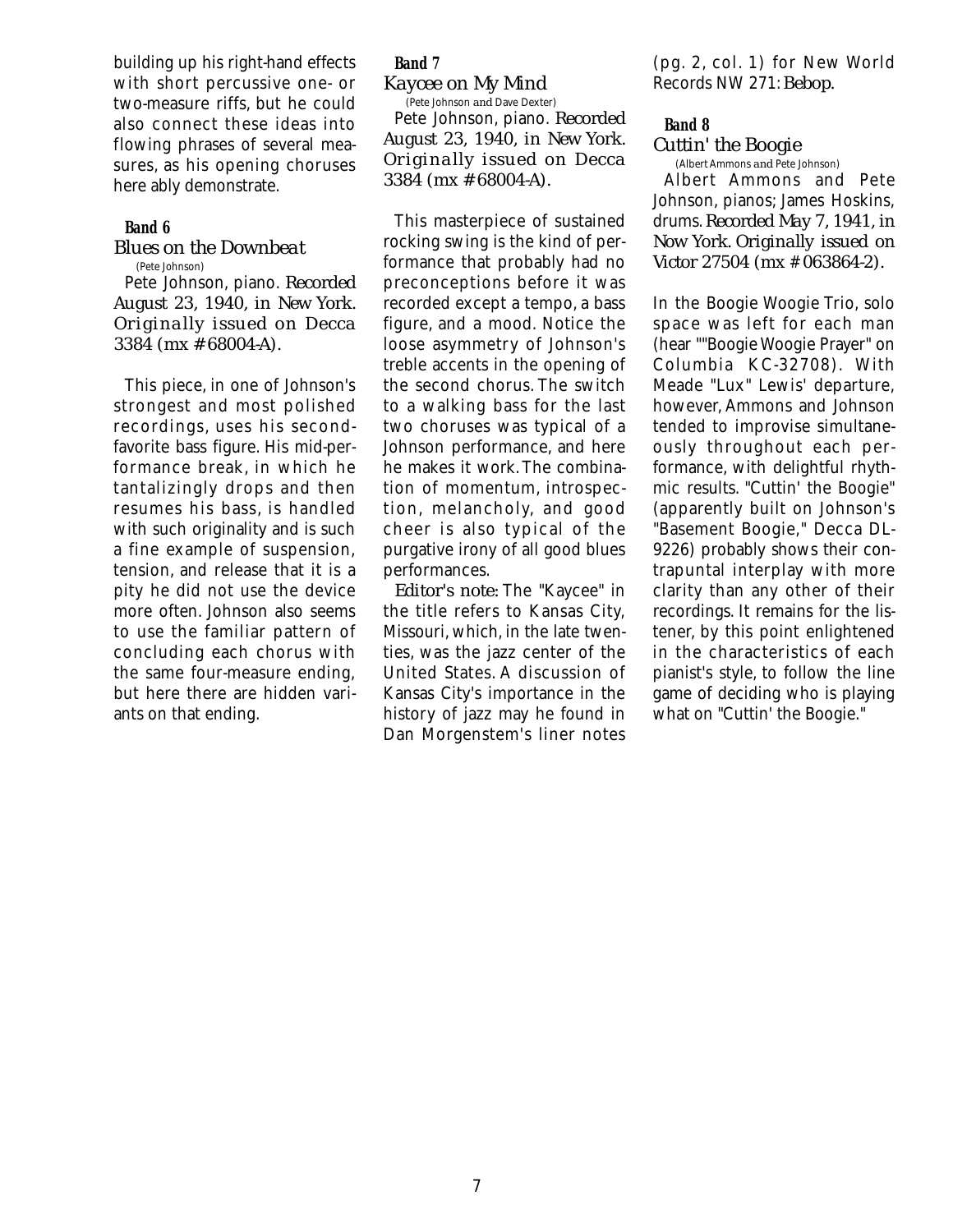## **SELECTED BIBLIOGRAPHY**

Harrison, Max. "Boogie Woogie," in *Jazz,* ed. Nat Hentoff and Albert McCarthy. New York: Rinehart, 1959. Russell,William. "Boogie Woogie," in *Jazzmen,* ed. Frederic Ramsey, Jr., and Charles Edward Smith. New

York: Harcourt, Brace, 1939 (reprinted, New York: Scholarly).

\_\_\_\_. "Notes on Boogie Woogie Pianists," in *The Art of Jazz,* ed. Martin Williams. New York: Oxford University Press, 1959.

## **SELECTED DISCOGRAPHY**

*Boogie Boogie Piano: Original Recordings 1938-40* (includes performances by Albert Ammons, Meade ""Lux" Lewis, Pete Johnson,Jimmy Yancey, *et al.*).Columbia KC-32708.

*Boogie Woogie Rarities.* Milestone MLP-2009.

*Kansas City Piano* (includes performances by Mary Lou Williams, Count Basie, Pete Johnson, *et al.).* Decca DL-9226.

*Pitchin' Boogie.* Milestone MLP-2018.

| Side One Total time 24:24                                                     |
|-------------------------------------------------------------------------------|
| (publ. unknown)<br><b>Jimmy Blythe</b>                                        |
| (publ. MCA Music, a Division of MCA, Inc.)<br><b>Jimmy Blythe</b>             |
| (publ. unknown)<br><b>Hersal Thomas</b>                                       |
| (publ. MCA Music, a Division of MCA, Inc.)<br><b>Clarence "Pinetop" Smith</b> |
| (publ. MCA Music, a Division of MCA, Inc.)<br><b>Clarence "Pinetop" Smith</b> |
| (publ. Shapiro, Bernstein & Co., Inc.)<br>Meade "Lux" Lewis                   |
| (publ. Shapiro, Bernstein & Co., Inc.)<br>Meade "Lux" Lewis                   |
| (publ. MCA Music, a Division of MCA Inc.)<br>Meade "Lux" Lewis                |
| Side Two Total time 24:08                                                     |
| (publ. Leeds Music Corp.)<br><b>Albert Ammons and His Rhythm Kings</b>        |
| (publ. Leeds Music Corp.)<br><b>Albert Ammons</b>                             |
| (publ. MCA Music, a Division of MCA, Inc.)<br><b>Jimmy Yancey</b>             |

# 8